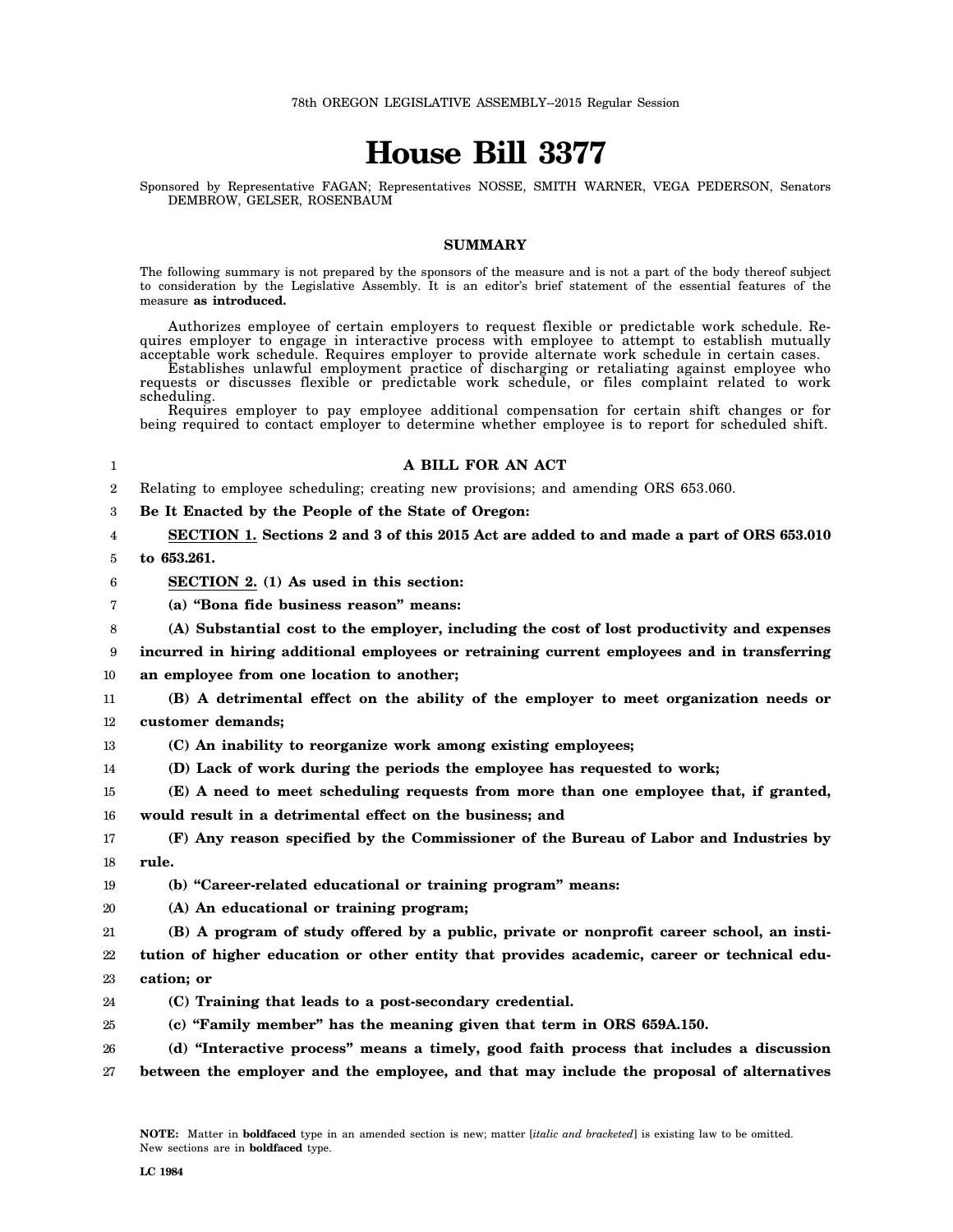#### HB 3377

1 2 **by the employee and the employer, in an attempt to arrive at a mutually beneficial arrangement for a schedule that meets the needs of the employee and the employer.**

3 **(e) "Serious health condition" has the meaning given that term in ORS 659A.150.**

4 5 **(f) "Work schedule" means the days and times that an employee is required by an employer to perform the duties for which the employee will receive compensation.**

6 7 8 **(g) "Work schedule change" means any modification to the work schedule of an employee. A work schedule change includes, but is not limited to, changes to any of the following:**

9 **(A) The starting or ending time of an employee's work day or work shift.**

10 **(B) A part-time employment arrangement.**

- 11 **(C) A job sharing arrangement.**
- 12 **(D) The ability to work from home.**
- 13 **(E) A telecommuting arrangement.**
- 14 **(F) Work location.**
- 15 **(G) Work duties.**

16 17 18 19 20 21 **(2) When an employer hires an employee, the employer shall provide the employee with a written work schedule that includes the times and the number of hours the employee is scheduled to work. If there is a work schedule change after the initial work schedule has been established, the new work schedule shall be established through an interactive process. The employer shall provide the employee notice of the work schedule change in writing not less than 24 hours prior to the start of the new work schedule.**

22 23 **(3)(a) An employee may request a flexible or predictable work schedule from the employee's employer.**

24 25 26 **(b) If presented with a request from an employee for a flexible or predictable work schedule, the employer shall engage in a timely, interactive process with the employee to attempt to agree upon a mutually acceptable work schedule.**

27 28 29 30 **(c) The employer shall notify the employee in writing of the employer's decision to grant or deny the employee's request for a flexible or predictable work schedule. If the request is completely or partially denied, the written notification must include an explanation of the reason for the denial.**

31 32 33 34 **(d) The employer is not obligated to provide an alternate work schedule for the employee after engaging in the interactive process. However, unless the employer has a bona fide business reason not to grant the employee's request for a flexible or predictable work schedule, the request shall be granted if the request is based on:**

35

**(A) A serious health condition of the employee;**

36 37

**(B) The employee's caregiving responsibilities for a family member;**

**(C) A second job of the employee; or**

38 **(D) The employee's participation in a career-related educational or training program.**

39 **(4) An employer shall post in a location that is accessible and visible to all employees at**

40 **a work location a physical copy of the work schedules of all employees at the work location.**

41 **The posted schedules shall include all of the employer's employees at the work location, re-**

42 **gardless of the specific hours a particular employee is scheduled to work, and shall be up-**

43 **dated as soon as practicable after work schedule changes are made.**

44 45 **SECTION 3. (1)(a) If an employee scheduled to work a work shift of at least four hours reports for work as required by an employer and is given less than four hours of work, the**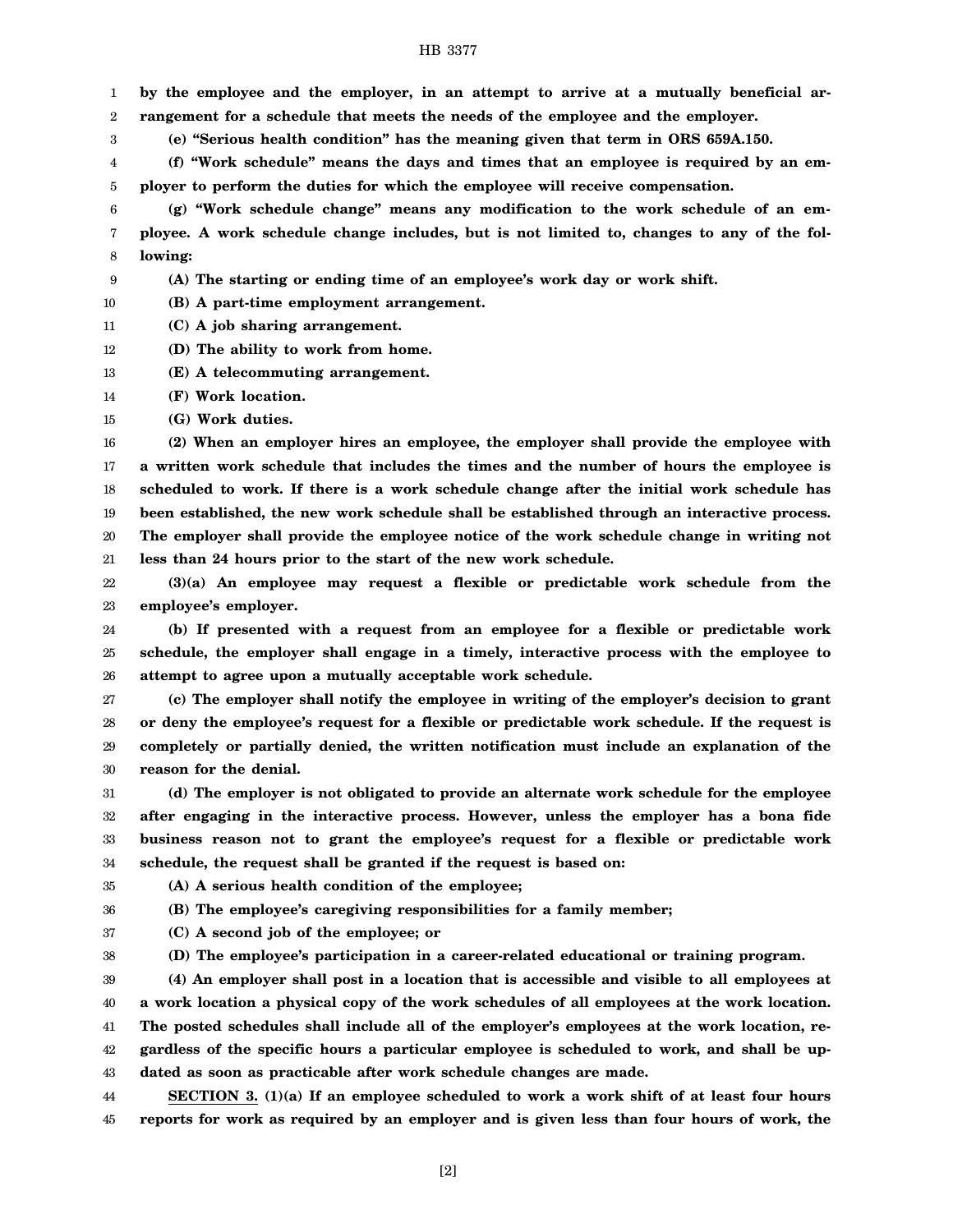### HB 3377

1 **employee shall be paid for four hours at the employee's regular rate of pay, regardless of the**

2 **hours actually worked.**

3 4 5 6 **(b) If an employee scheduled to work a work shift of less than four hours reports for work as required by an employer and is given less than the scheduled hours of work, the employee shall be paid at the employee's regular rate of pay for the number of hours that the employee was scheduled to work, regardless of the hours actually worked.**

7 8 9 10 **(2)(a) Information about wages paid in accordance with this section shall be included with the information required to be provided employees under ORS 652.610. This information shall include the total number of hours for which wages were paid in accordance with this section, which shall be identified as reporting time wages.**

11 12 **(b) The Commissioner of the Bureau of Labor and Industries may adopt by rule additional requirements for notification or inclusion of additional information for employees.**

13 14 15 **(3) Subsection (1) of this section does not apply if circumstances beyond the control of the employer prevent the employee from performing the work the employee was scheduled to perform.**

16 17 **SECTION 4. (1) As used in this section, "work schedule" and "work schedule change" have the meanings given those terms in section 2 of this 2015 Act.**

18 19 20 21 **(2)(a) After an employer has provided an employee with an initial work schedule as required under section 2 of this 2015 Act, the employer must provide the employee with notice in writing of a work schedule change at least 21 days prior to the first day the new work schedule begins.**

22 23 24 **(b) If the employer changes the employee's work schedule after providing notice under this subsection, the employer must notify the employee of the subsequent change and of the new work schedule within 24 hours of making the change.**

25 26 27 28 29 **(3)(A) After an employee has been provided written notification of the employee's work schedule, an employer may change a work shift of the employee less than 21 days but more than 24 hours before the changed shift is to begin only if the employer compensates the employee for one hour at the employee's regular rate of pay for each shift changed, in addition to the compensation owed to the employee for the hours actually worked.**

30 31 32 33 34 **(b) After an employee has been provided written notification of the employee's work schedule, an employer may change the work shift of the employee with less than 24 hours' notice only if the employer compensates the employee for four hours of work at the employee's regular rate of pay for each shift changed, in addition to the compensation owed to the employee for the hours actually worked.**

35 36 **(4) Work shift changes for which additional compensation must be paid under this section include, but are not limited to:**

37 **(a) Shortening the duration of a work shift;**

38 **(b) Changes to the starting or ending time of a work shift; and**

39 **(c) Increasing the duration of a work shift.**

40 41 42 **(5)(a) An employer must pay an employee for four hours at the employee's regular rate of pay, in addition to the compensation owed to the employee for the hours actually worked, if:**

43 44 **(A) The employer requires the employee to be available to report to work immediately upon notification from the employer;**

45 **(B) The employee is required to contact the employer within a specified period prior to**